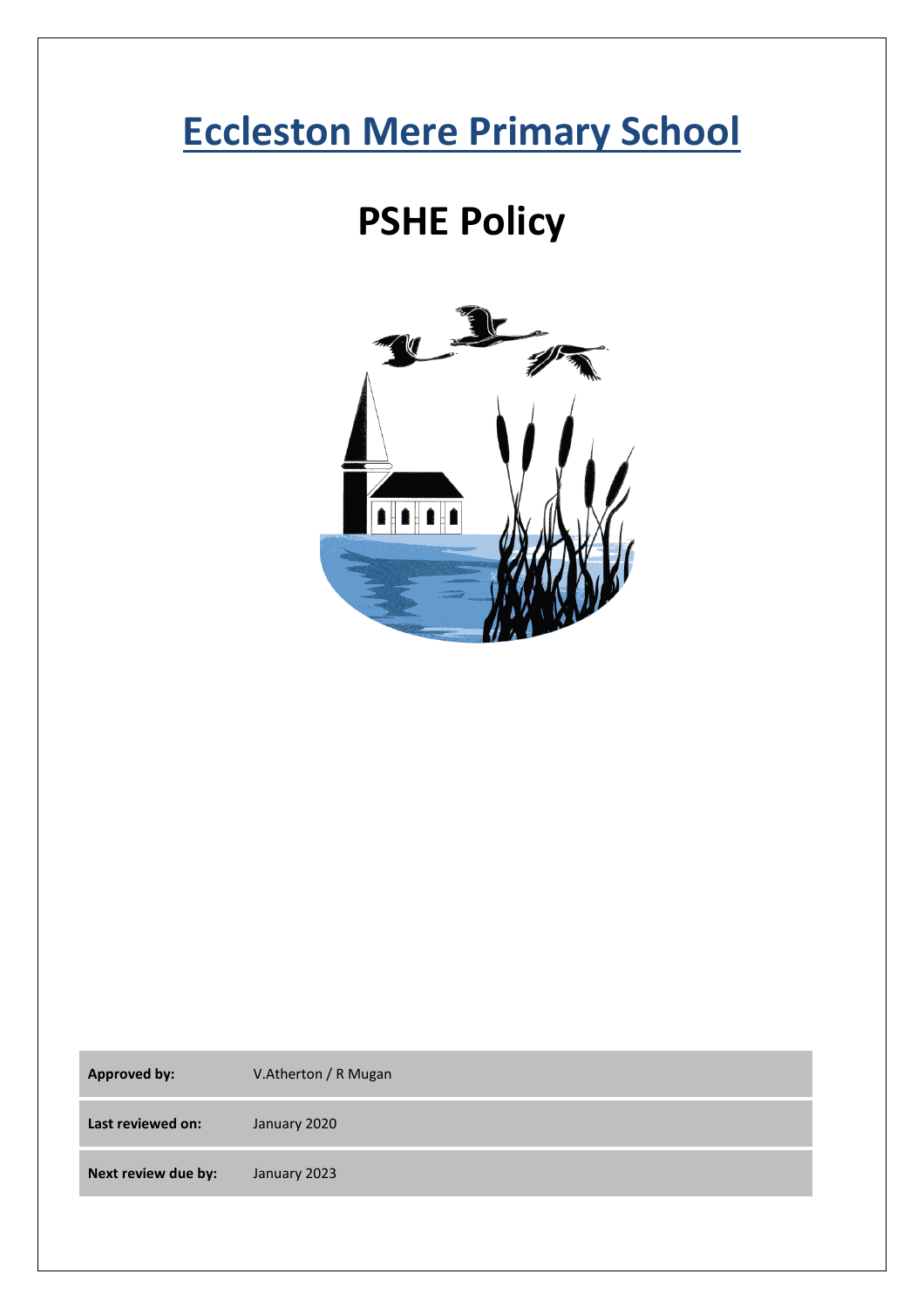# Curriculum Vision Statement

At Eccleston Mere Primary School, we recognise that social, moral, spiritual, and cultural development is central to the education of all pupils and as such, permeates the whole curriculum and ethos of the school.

Our broad and challenging curriculum is designed to enable children to develop interpersonal skills and become resilient learners who think creatively and critically.

Provision is bespoke to our pupils and evolves according to the ever- changing local, national and global landscape. The aim of our curriculum is to develop pupils, who are well-equipped to take their place in society, as citizens of the future.

# We aim to:

- Promote a love of learning.
- Offer memorable learning experiences that are fun and engaging.
- Develop independence, resilience and confidence within our pupils.
- To tailor our curriculum to make use of our locality, taking pride in the achievements of St. Helens and the landscape that surrounds us.
- Enable children to be creative and think differently.
- Prepare citizens who are ready to take on the challenges of the  $21<sup>st</sup>$  Century.
- Provide expert teaching, set upon a backdrop of our safe, secure learning environment.

PSHE is concerned with qualities and attitudes, knowledge and understanding of abilities and skills in relation to oneself and others, social responsibilities and morality. It helps pupils to be considerate and enterprising in the present, while it prepares them for an informed and active involvement in family, social, economic and civic life. It plays an important part in bringing relevance, breadth and balance to the curriculum.

# Subject Specific Intent Statement

Our aim is

- For the child to develop a knowledge of the stages of their own growth and development, not only physical but also the development of their own interests.
- To understand the importance of friendship and to foster positive family values. For the child to develop a knowledge of the stages of his own growth and development, not only physical but also the development of his own interests, abilities and responsibilities.
- For the child to find out about how they began.
- To foster positive family values and understand the importance of friendship.
- For the child to become aware of their own body, how it works, senses, feeling and emotions.
- For the child to understand the love and care elements of growing, along with the need for food, exercise, rest and the value of leisure pursuits and a pollution free environment.
- To develop and maintain positive mental health and equip them with strategies that can be used if the need arises.
- For the child to develop a proper regard for safety on the road, at school, online, about the home and in the locality.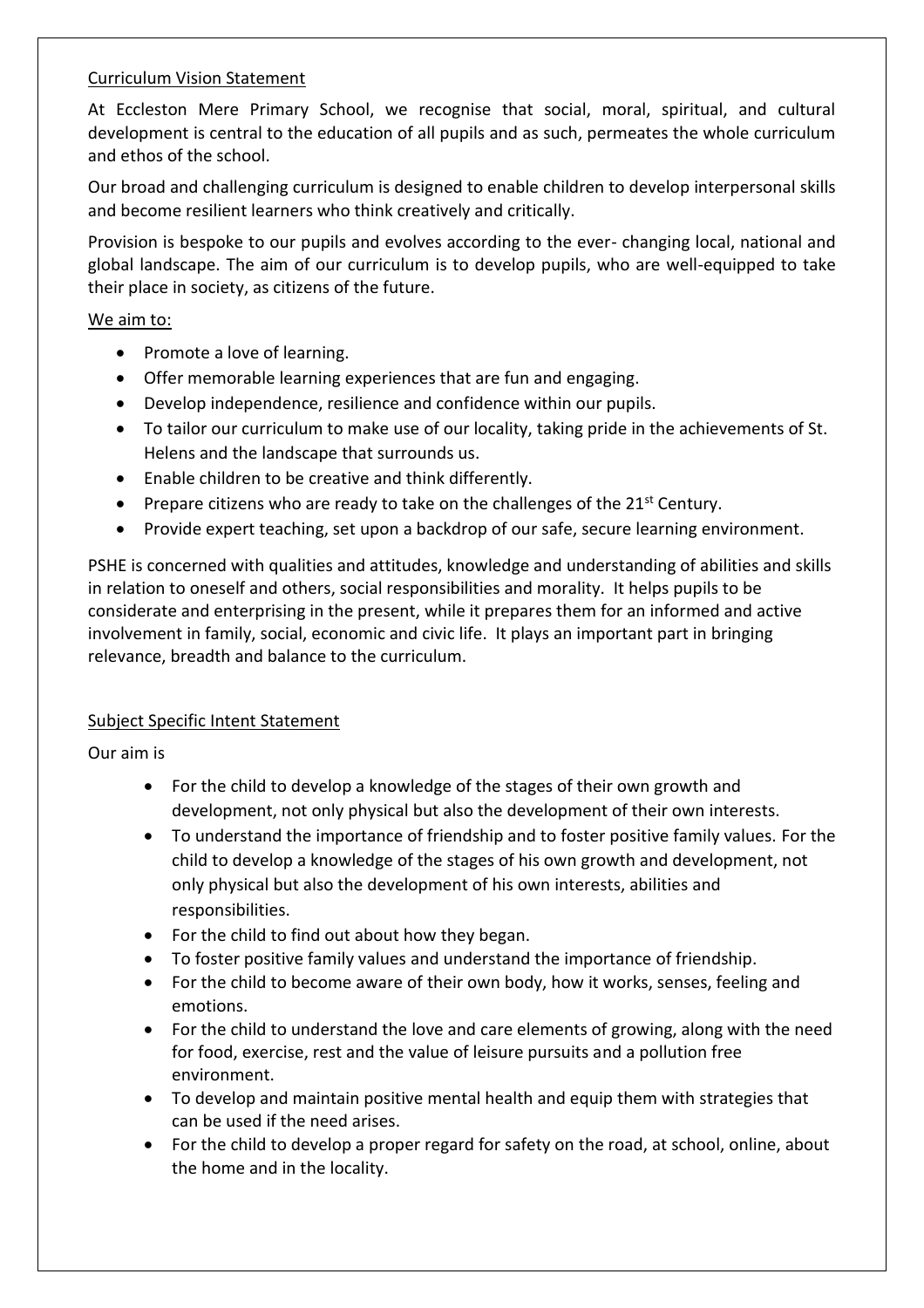- For the child to develop skills in making informed decisions concerning issues such as food, alcohol, tobacco, drugs, etc.
- For the child to understand the services provided to safeguard the health and safety of the community and their functions e.g. fire service, police, medical and nursing services.
- For the child to become aware of his environment and how their actions can affect the world in which they live.
- For the children to be aware of the value of money.
- For the children to understand the importance of a good education and the future value that this will bring.

# Effective Teaching

In EYFS children explore personal and social experience through role play.

In KS1 children are given the opportunity to work in groups as well as on their own. They need to understand that everyone's contributions deserve attention. Children explore personal and social experience through role play. They are given the opportunity to record their ideas in a variety of forms.

In KS2 children think more extensively about issues and are given opportunities to find out about their thoughts and beliefs.

#### How work is evidenced

- Displays
- Photographs
- Observations
- Worksheets
- Books

#### Assessment

- Knowledge and understanding of PSHE is assessed through various forms of written work or practical activity.
- Pupils assess themselves and, as part of classroom activity, assessment can be discussed between teachers and pupils.
- Work Scrutiny

# Marking and Feedback

- All work which is completed by the children is marked in accordance with the school's marking policy.
- Children are given oral and written feedback.
- Children are given the opportunity to show their work to each other.
- Rewards such as dojos, stamps and stickers.

# SMSC

• Assemblies with ongoing themes such as Tolerance, Determination, Respect, Compassion, Honesty, Anti-Bullying(inc, cyber bullying), E-Safety and more.